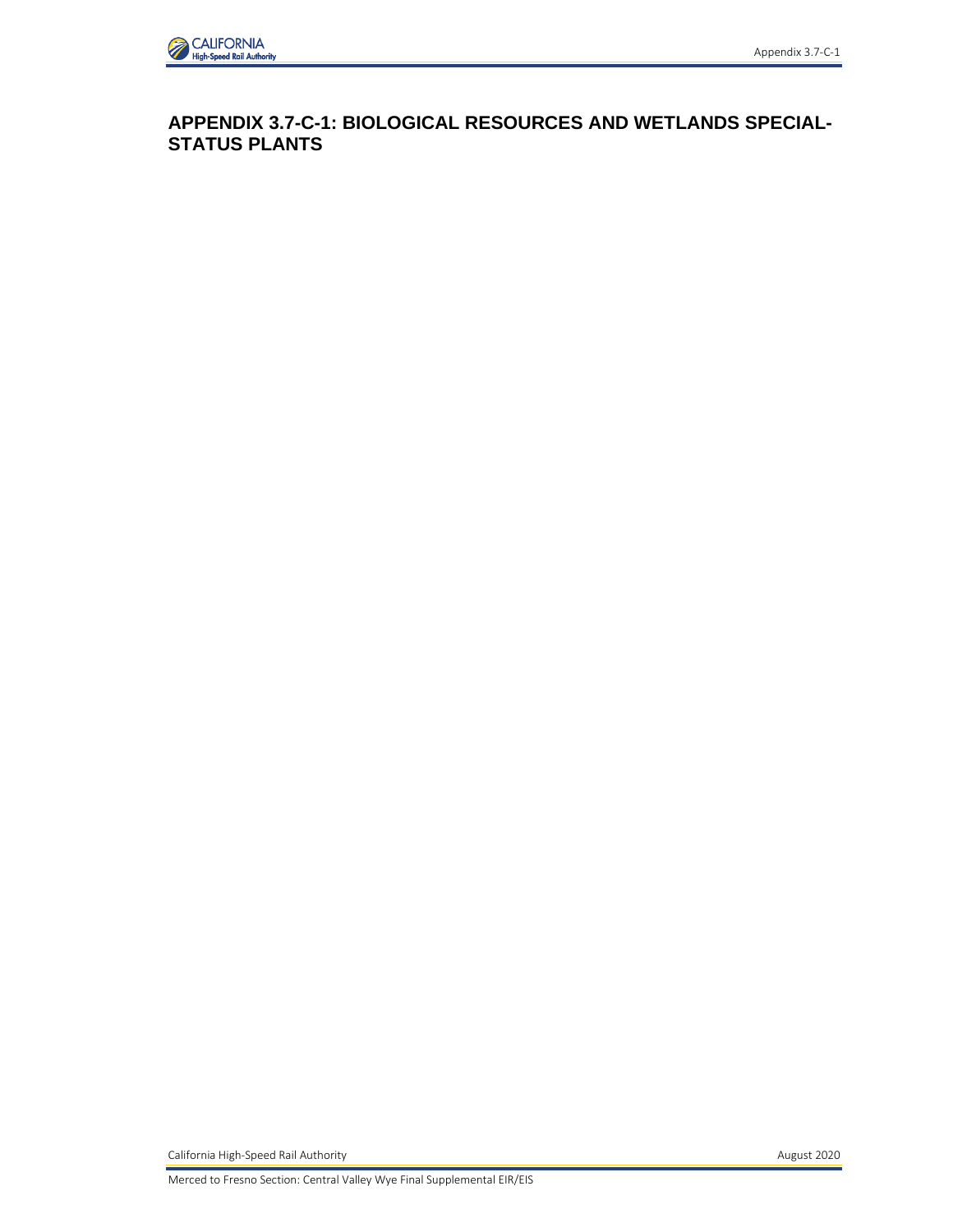

## **APPENDIX 3.7-C-1: BIOLOGICAL RESOURCES AND WETLANDS SPECIAL-STATUS PLANTS**

|  |  | Table 1 Special-Status Plant Species with Potential to Occur in the Resource Study Area |
|--|--|-----------------------------------------------------------------------------------------|
|  |  |                                                                                         |

| <b>Scientific</b><br><b>Name</b>      | Common<br><b>Name</b>     | Federal<br><b>Status</b> | <b>State Status</b>      | California<br>Rare<br><b>Plant</b><br>Rank <sup>1</sup> | <b>Potential</b><br>to Occur <sup>2</sup> | <b>Rationale</b>                                                                                                         |
|---------------------------------------|---------------------------|--------------------------|--------------------------|---------------------------------------------------------|-------------------------------------------|--------------------------------------------------------------------------------------------------------------------------|
| Agrostis<br>hendersonii               | Henderson's<br>bentgrass  | $\qquad \qquad -$        |                          | 3.2                                                     | Low                                       | RSA is in the range of<br>the species; no known<br>occurrences within 10<br>miles of RSA; habitat is<br>present in RSA   |
| Astragalus<br>tener var.<br>tener     | alkali milk-<br>vetch     |                          |                          | 1B.2                                                    | Moderate                                  | RSA is at edge of the<br>range of the species;<br>one occurrence within 10<br>miles of RSA; habitat is<br>present in RSA |
| Atriplex<br>cordulata                 | heartscale                | $\overline{\phantom{m}}$ | $\overline{\phantom{0}}$ | 1B.2                                                    | High                                      | RSA is in the range of<br>the species; 15<br>occurrences within 10<br>miles of RSA; habitat is<br>present in RSA         |
| Atriplex<br>coronata var.<br>coronata | Crownscale                |                          |                          | 4.2                                                     | High                                      | RSA is in the range of<br>the species; several<br>occurrences are within<br>10 miles of RSA; habitat<br>in RSA           |
| Atriplex<br>joaquiniana               | San Joaquin<br>saltbush   |                          |                          | 1B.2                                                    | Low                                       | RSA is in the range of<br>the species; no known<br>occurrences within 10<br>miles of RSA; habitat is<br>present in RSA   |
| Atriplex<br>minuscula                 | lesser<br>saltscale       |                          |                          | 1B.1                                                    | High                                      | RSA is in the range of<br>the species; 8<br>occurrences within 10<br>miles of RSA; habitat is<br>present in RSA          |
| Atriplex<br>persistens                | vernal pool<br>smallscale | $\qquad \qquad -$        |                          | 1B.2                                                    | High                                      | RSA is in the range of<br>the species; six<br>occurrences within 10<br>miles of RSA; habitat is<br>present in RSA        |
| Atriplex<br>subtilis                  | subtle<br>orache          |                          |                          | 1B.2                                                    | High                                      | RSA is in the range of<br>the species; three<br>occurrences within 10<br>miles of RSA; habitat is<br>present in RSA      |

California High-Speed Rail Authority **August 2020 August 2020**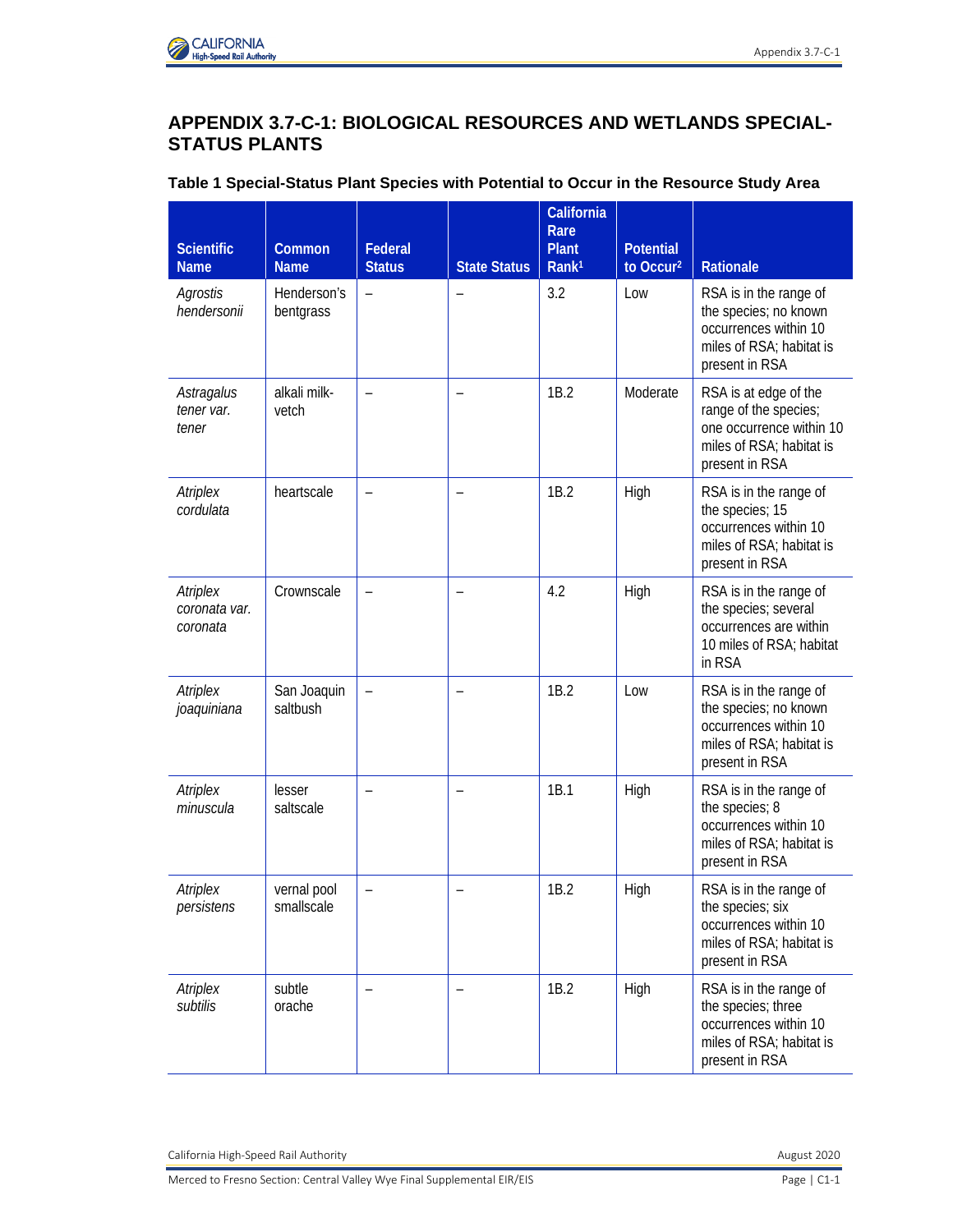

| <b>Scientific</b><br><b>Name</b>                 | Common<br><b>Name</b>               | Federal<br><b>Status</b> | <b>State Status</b> | California<br>Rare<br><b>Plant</b><br>Rank <sup>1</sup> | <b>Potential</b><br>to Occur <sup>2</sup> | Rationale                                                                                                                      |
|--------------------------------------------------|-------------------------------------|--------------------------|---------------------|---------------------------------------------------------|-------------------------------------------|--------------------------------------------------------------------------------------------------------------------------------|
| California<br>macrophylla                        | round-<br>leaved<br>filaree         |                          |                     | 1B.1                                                    | Moderate                                  | RSA is in the range of<br>the species; one historic<br>occurrence within 10<br>miles of RSA; habitat is<br>present in RSA      |
| Calochortus<br>clavatus var.<br>avius            | Pleasant<br>Valley<br>mariposa-lily | $\overline{a}$           |                     | 1B.2                                                    | None                                      | RSA is outside the range<br>of the species; no<br>occurrences within 10<br>miles of RSA; no habitat<br>is present in RSA       |
| Calycadenia<br>hooveri                           | Hoover's<br>calycadenia             |                          |                     | 1B.3                                                    | None                                      | RSA is outside the range<br>of the species; three<br>occurrences within 10<br>miles of RSA; no habitat<br>is present in RSA    |
| Castilleja<br>campestris<br>subsp.<br>succulenta | succulent<br>owl's-clover           | Threatened               | Endangered          | 1B.2                                                    | Moderate                                  | RSA is on the margin of<br>the range of the species;<br>20 occurrences within 10<br>miles of RSA; habitat is<br>present in RSA |
| Centromadia<br>parryi subsp.<br>rudis            | Parry's<br>rough<br>tarplant        | $\overline{\phantom{a}}$ |                     | 4.2                                                     | Moderate                                  | RSA is on the margin of<br>the range of the species;<br>one occurrence within 10<br>miles of RSA; habitat is<br>present in RSA |
| Chamaesyce<br>hooveri                            | Hoover's<br>spurge                  | Threatened               |                     | 1B.2                                                    | High                                      | RSA is in the range of<br>the species; one<br>occurrence within 10<br>miles of RSA; habitat is<br>present in RSA               |
| Chloropyron<br>molle subsp.<br>hispidum          | hispid bird's-<br>beak              |                          |                     | 1B.1                                                    | High                                      | RSA is in the range of<br>the species; 19<br>occurrences within 10<br>miles of RSA; habitat is<br>present in RSA               |
| Chloropyron<br>palmatum                          | palmate<br>bird's-beak              | Endangered               | Endangered          | 1B.1                                                    | High                                      | RSA is in the range of<br>the species; four<br>occurrences within 10<br>miles of RSA; habitat is<br>present in RSA             |
| Clarkia<br>rostrata                              | beaked<br>clarkia                   |                          |                     | 1B.3                                                    | None                                      | RSA is outside the range<br>of the species; two<br>occurrences within 10<br>miles of RSA; no habitat<br>is present in RSA      |

August 2020 California High-Speed Rail Authority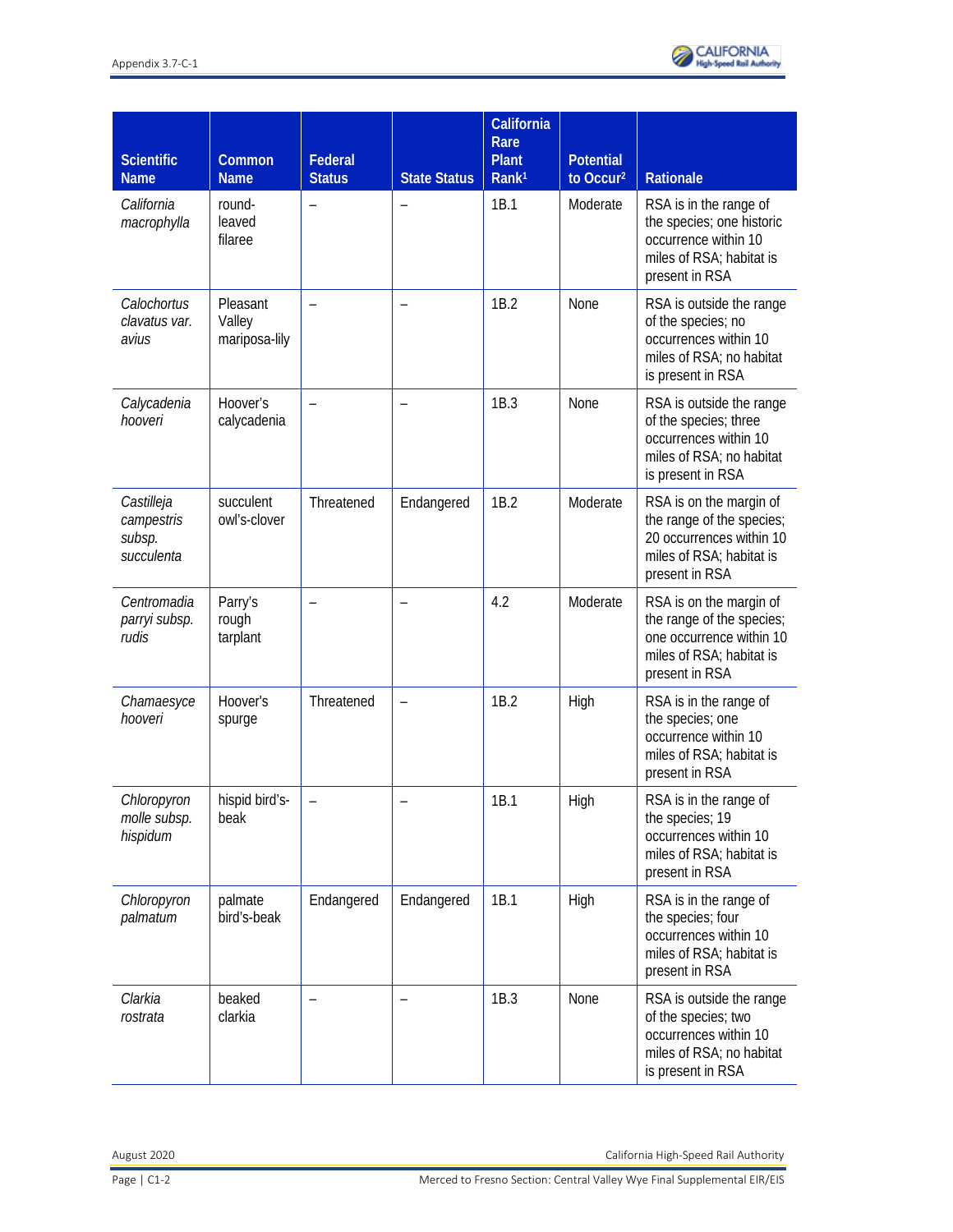

| <b>Scientific</b><br><b>Name</b>              | <b>Common</b><br><b>Name</b>       | Federal<br><b>Status</b> | <b>State Status</b> | California<br>Rare<br><b>Plant</b><br>Rank <sup>1</sup> | <b>Potential</b><br>to Occur <sup>2</sup> | <b>Rationale</b>                                                                                                                  |
|-----------------------------------------------|------------------------------------|--------------------------|---------------------|---------------------------------------------------------|-------------------------------------------|-----------------------------------------------------------------------------------------------------------------------------------|
| Cryptantha<br>hooveri                         | Hoover's<br>cryptantha             |                          |                     | 1A                                                      | Moderate                                  | RSA is in the range of<br>the species; one historic<br>occurrence within 10<br>miles of RSA; habitat is<br>present in RSA         |
| Delphinium<br>hansenii<br>subsp.<br>ewanianum | Ewan's<br>larkspur                 | $\overline{\phantom{0}}$ |                     | 4.2                                                     | High                                      | RSA is in the range of<br>the species; one<br>occurrence within 10<br>miles of RSA; habitat is<br>present in RSA                  |
| Delphinium<br>recurvatum                      | recurved<br>larkspur               | $\overline{\phantom{a}}$ |                     | 1B.2                                                    | High                                      | RSA is in the range of<br>the species; four<br>occurrences within 10<br>miles of RSA; habitat is<br>present in RSA                |
| Downingia<br>pusilla                          | dwarf<br>downingia                 |                          |                     | 2B.2                                                    | Moderate                                  | RSA is on the margin of<br>the range of the species;<br>two occurrences within<br>10 miles of RSA; habitat<br>is present in RSA   |
| Eryngium<br>racemosum                         | Delta button-<br>celery            | $\overline{\phantom{a}}$ | Endangered          | 1B.1                                                    | Moderate                                  | RSA is on the margin of<br>the range of the species;<br>seven occurrences<br>within 10 miles of RSA;<br>habitat is present in RSA |
| Eryngium<br>spinosepalum                      | spiny-<br>sepaled<br>button-celery | $\overline{\phantom{0}}$ |                     | 1B.2                                                    | Moderate                                  | RSA is on the margin of<br>the range of the species;<br>21 occurrences within 10<br>miles of RSA; habitat is<br>present in RSA    |
| Fritillaria<br>agrestis                       | Stinkbells                         |                          |                     | 4.2                                                     | Low                                       | RSA is in historic range;<br>no known occurrences<br>within 10 miles of RSA;<br>habitat is present in RSA                         |
| Goodmania<br>luteola                          | Golden<br>goodmania                |                          |                     | 4.2                                                     | High                                      | RSA is in range; two<br>known occurrences<br>within 10 miles of RSA;<br>habitat is present in RSA                                 |
| Gratiola<br>heterosepala                      | Boggs Lake<br>hedge-<br>hyssop     |                          | Endangered          | 1B.2                                                    | Low                                       | RSA is on the margin of<br>the range of the species;<br>no occurrences within 10<br>miles of RSA; habitat is<br>present in RSA    |

California High-Speed Rail Authority **August 2020**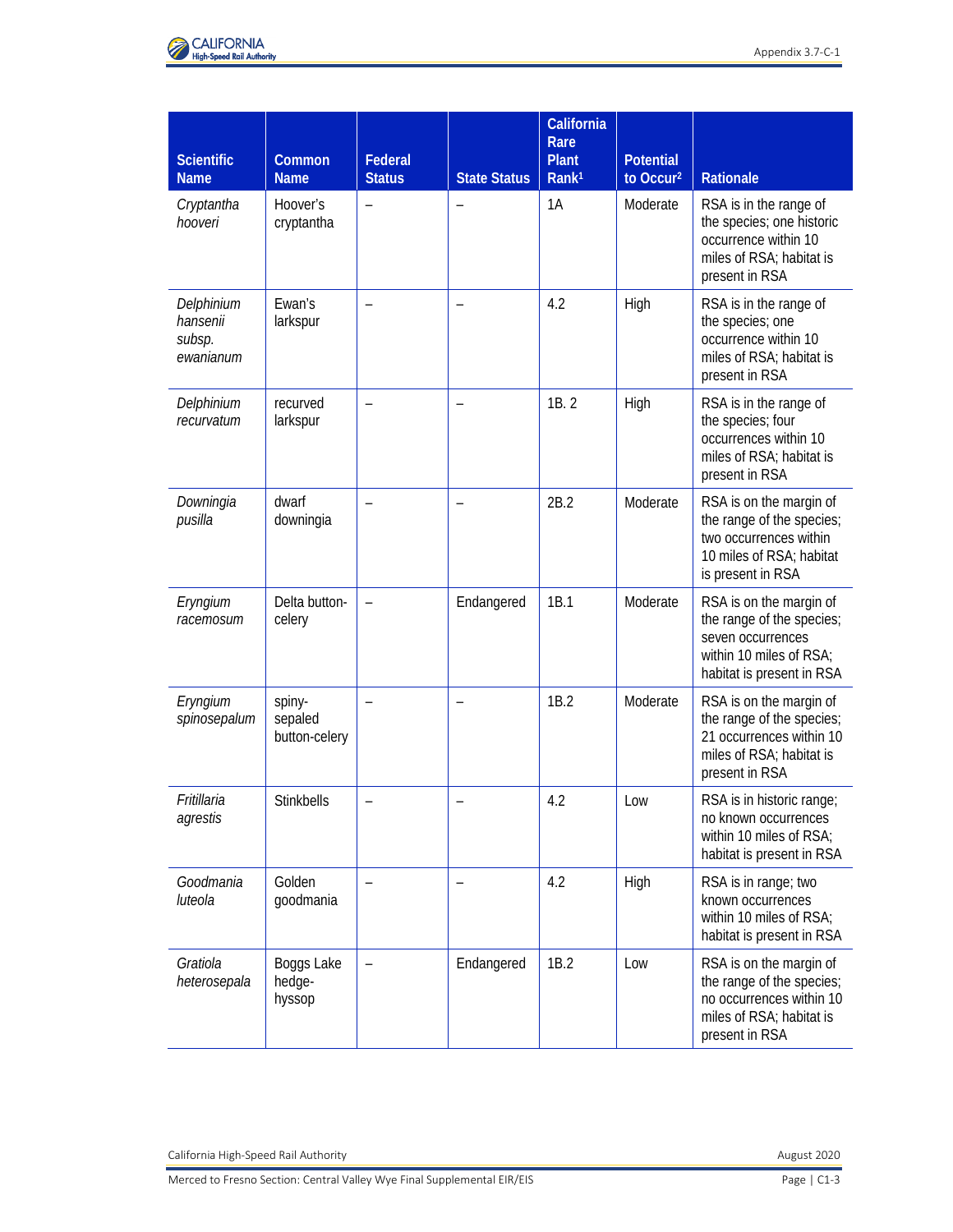| <b>Scientific</b><br><b>Name</b>                 | <b>Common</b><br><b>Name</b> | Federal<br><b>Status</b> | <b>State Status</b> | California<br>Rare<br><b>Plant</b><br>Rank <sup>1</sup> | <b>Potential</b><br>to Occur <sup>2</sup> | Rationale                                                                                                                |
|--------------------------------------------------|------------------------------|--------------------------|---------------------|---------------------------------------------------------|-------------------------------------------|--------------------------------------------------------------------------------------------------------------------------|
| Hesperevax<br>caulescens                         | Hogwallow<br>starfish        | $\overline{\phantom{0}}$ |                     | 4.2                                                     | High                                      | RSA is in range; one<br>known occurrence within<br>10 miles of RSA; habitat<br>is present in RSA                         |
| Hordeum<br>intercedens                           | Vernal<br>barley             | $\overline{\phantom{0}}$ |                     | 3.2                                                     | Low                                       | RSA is in range; no<br>known occurrences<br>within 10 miles of RSA;<br>habitat is present in RSA                         |
| Lagophylla<br>dichotoma                          | forked<br>hareleaf           |                          |                     | 1B.1                                                    | None                                      | RSA is outside the range<br>of the species; one<br>historic occurrence<br>within 10 miles of RSA;<br>no habitat in RSA   |
| Lasthenia<br>ferrisiae                           | Ferris'<br>goldfields        | $\overline{\phantom{a}}$ |                     | 4.2                                                     | High                                      | RSA is in the range of<br>the species; several<br>occurrences within 10<br>miles of RSA; habitat is<br>present in RSA    |
| Lasthenia<br>glabrata<br>subsp.<br>coulteri      | Coulter's<br>goldfields      | $\overline{\phantom{a}}$ |                     | 1B.1                                                    | Low                                       | RSA is in the range of<br>the species; no<br>occurrences within 10<br>miles of RSA; habitat is<br>present in RSA         |
| Leptosiphon<br>serrulatus                        | Madera<br>leptosiphon        |                          |                     | 1B.2                                                    | None                                      | RSA is outside the range<br>of the species; one<br>occurrence within 10<br>miles of RSA; no habitat<br>is present in RSA |
| <b>Myosurus</b><br>minimus<br>subsp. apus        | Little<br>mousetail          | $\overline{\phantom{0}}$ |                     | 3.1                                                     | High                                      | RSA is in range; one<br>known occurrence within<br>10 miles of RSA; habitat<br>is present in RSA                         |
| Navarretia<br>myersii<br>subsp.<br>myersii       | pincushion<br>navarretia     |                          |                     | 1B.1                                                    | None                                      | RSA is outside the range<br>of the species; no<br>occurrences within 10<br>miles of RSA; habitat is<br>present in RSA    |
| Navarretia<br>nigelliformis<br>subsp.<br>radians | shining<br>navarretia        |                          |                     | 1B.2                                                    | High                                      | RSA is in the range of<br>the species; 14<br>occurrences within 10<br>miles of RSA; habitat is<br>present in RSA         |

August 2020 California High-Speed Rail Authority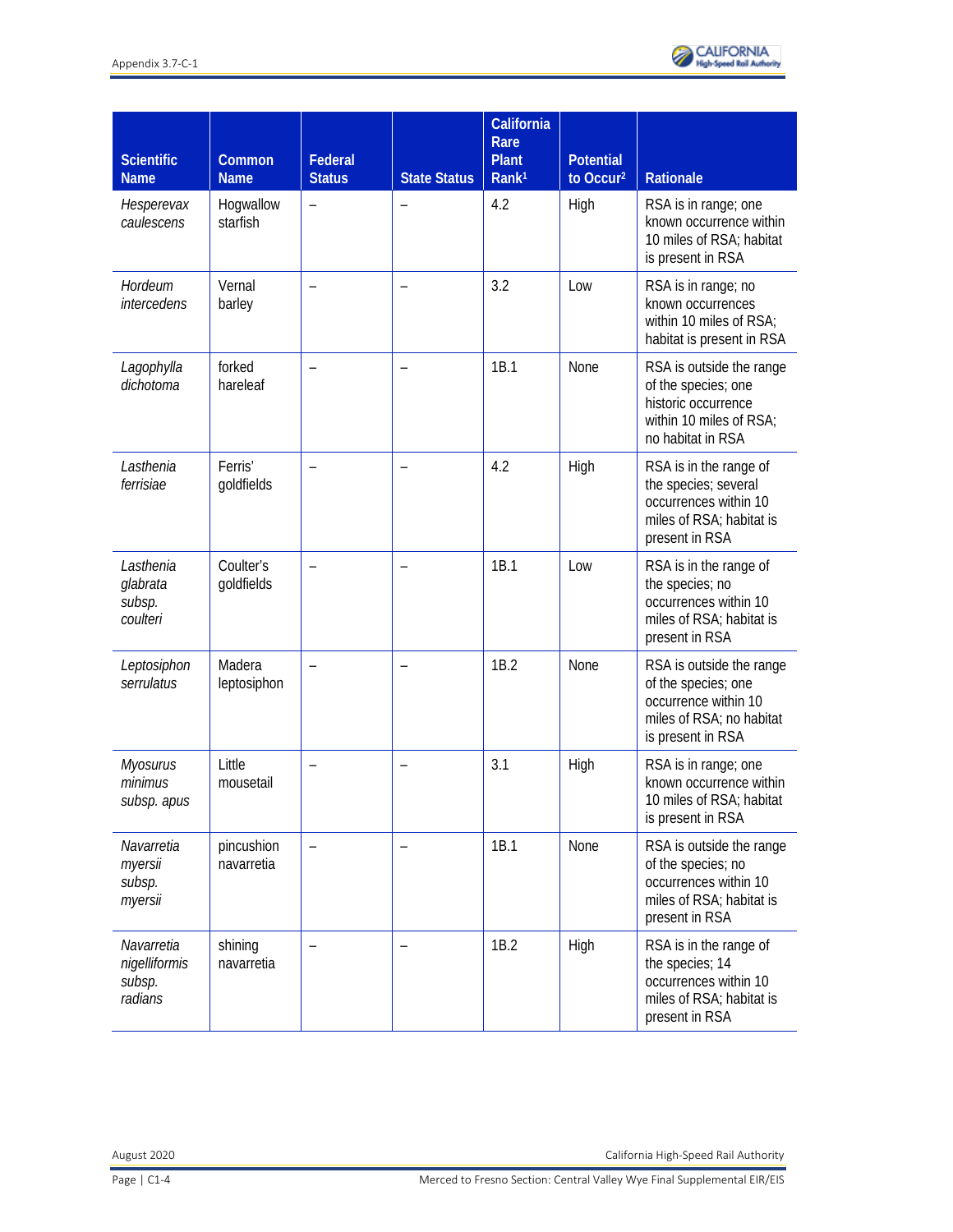

| <b>Scientific</b><br><b>Name</b>  | Common<br><b>Name</b>       | Federal<br><b>Status</b> | <b>State Status</b> | California<br>Rare<br><b>Plant</b><br>Rank <sup>1</sup> | <b>Potential</b><br>to Occur <sup>2</sup> | <b>Rationale</b>                                                                                                                               |
|-----------------------------------|-----------------------------|--------------------------|---------------------|---------------------------------------------------------|-------------------------------------------|------------------------------------------------------------------------------------------------------------------------------------------------|
| Navarretia<br>prostrata           | prostrate<br>navarretia     | $\overline{\phantom{0}}$ |                     | 1B.1                                                    | Low                                       | RSA is on the margin of<br>the range of the species;<br>four occurrences within<br>10 miles of RSA; habitat<br>is present in RSA               |
| Neostapfia<br>colusana            | Colusa<br>grass             | Threatened               | Endangered          | 1B.1                                                    | None                                      | RSA is in the range of<br>the species; five<br>occurrences within 10<br>miles of RSA; no habitat<br>is present in RSA                          |
| Orcuttia<br>inaequalis            | San Joaquin<br>Orcutt grass | Threatened               | Endangered          | 1B.1                                                    | None                                      | RSA is on the margin of<br>the range of the species;<br>13 occurrences within 10<br>miles of RSA; no habitat<br>is present in RSA              |
| Orcuttia<br>pilosa                | hairy Orcutt<br>grass       | Endangered               | Endangered          | 1B.1                                                    | <b>None</b>                               | RSA is on the margin of<br>the range of the species;<br>seven occurrences<br>within 10 miles of RSA;<br>no habitat is present in<br><b>RSA</b> |
| Pentachaeta<br>fragilis           | Fragile<br>pentachaeta      | $\overline{\phantom{0}}$ |                     | 4.3                                                     | Moderate                                  | RSA is on the margin of<br>the range of the species;<br>one occurrence within 10<br>miles of RSA; habitat is<br>present in RSA                 |
| Phacelia<br>ciliata var.<br>ораса | Merced<br>phacelia          |                          |                     | 3.2                                                     | High                                      | RSA is on the margin of<br>the range of the species;<br>seven occurrences<br>within 10 miles of RSA;<br>habitat is present in RSA              |
| Sagittaria<br>sanfordii           | Sanford's<br>arrowhead      |                          |                     | 1B.2                                                    | High                                      | RSA is in the range of<br>the species; four<br>occurrences within 10<br>miles of RSA; habitat is<br>present in RSA                             |
| Trichocoronis<br>wrightii         | Wright's<br>trichocoronis   |                          |                     | 2B.1                                                    | High                                      | RSA is in the range of<br>the species; two<br>occurrences within 10<br>miles of RSA; habitat is<br>present in RSA                              |